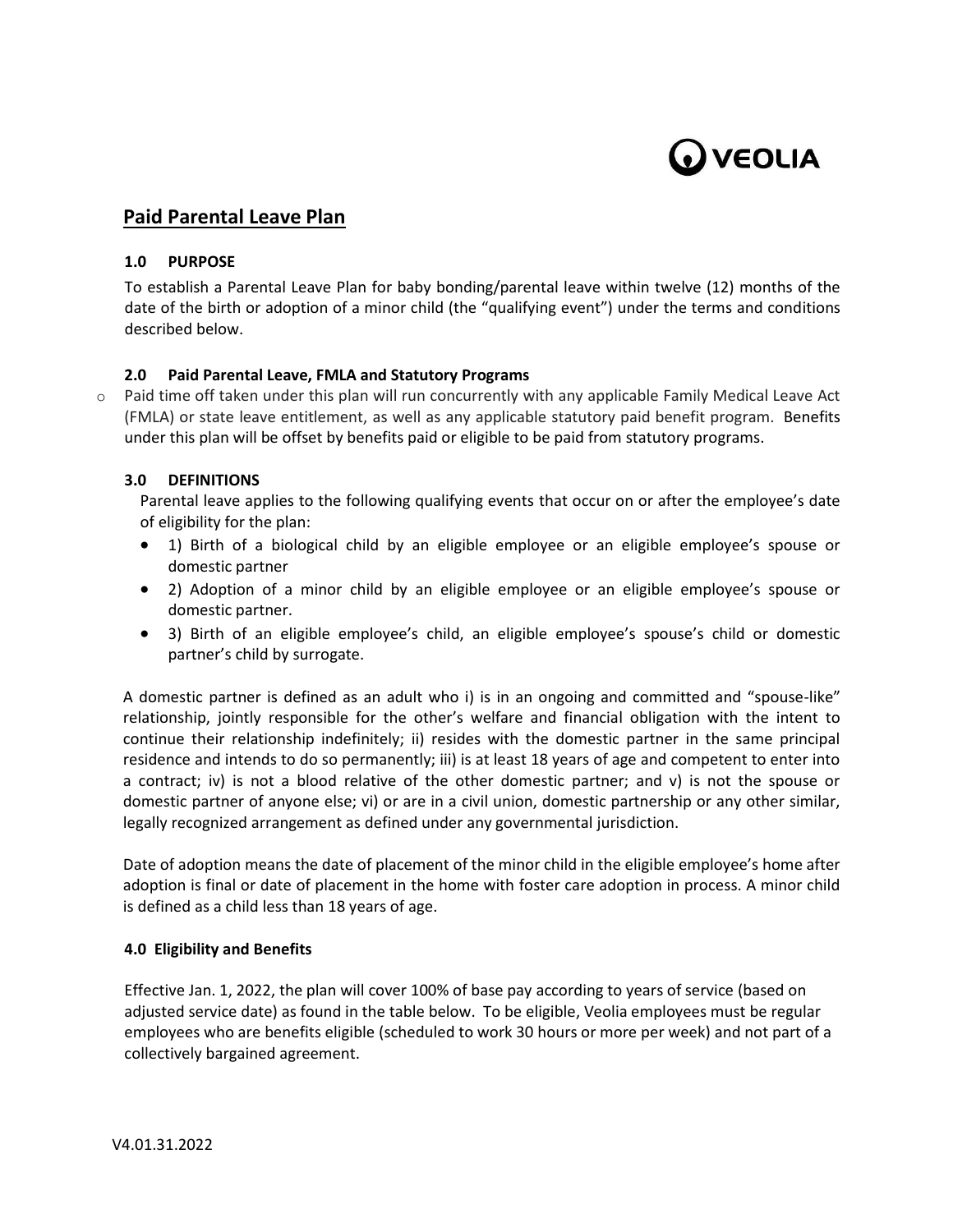| Number of weeks of leave | Your years of service with Veolia |
|--------------------------|-----------------------------------|
| 1 week                   | 1 year                            |
| 2 weeks                  | 2 years                           |
| 3 weeks                  | 4 years                           |
| 4 weeks                  | 7 years                           |
| 5 weeks                  | 9 or more years                   |

Initial eligibility will occur once the employee has achieved one year of service. To be covered, the qualifying event must occur after the employee is eligible for the plan. Parental leave must be completed within one year (12 months) of the qualifying event and no more than two periods of leave may be taken in one 12 month period (i.e.; only two qualified events may be covered within a 12 month period).

Parental leave payments:

1) are paid on the employees' normal pay frequency.

2) are not considered working hours and are therefore not eligible to be used in calculation of overtime hours.

3) are fully taxable and subject to all payroll taxes, including FICA.

4) will be offset by statutory benefits and will be coordinated as appropriate with any payments an employee would be eligible for under any other paid leave such that the employee will not receive more than 100% of their salary or regular rate of pay in effect at the beginning of the leave

- 5) cannot be paid at the same time as short term disability
- 6) payroll and benefit deductions will be withheld

Paid parental leave must be used in weekly (5 business day) intervals. The leave may not be taken intermittently meaning that it cannot be used in increments of hours or days. It cannot be used to supplement an eligible employee's part time schedule beyond the employee's standard weekly hours or used to extend FMLA beyond 12 weeks.

Paid parental leave is based on the base rate of pay in effect at the beginning of the leave.

## **5.0 How to request a Paid Parental Leave:**

- Let your manager know as soon as possible that you are planning to take a paid parental leave so that coverage may be arranged for the time that you will be away.
- Contact Lincoln Financial Group at 1-844-247-4446 or file your claim online at **[MyLincolnPortal.com](http://www.mylincolnportal.com/)**. If you have not registered online before, you will need to register as a new user. Our company code is: VEOLIA.
- You will need to provide documentation supporting the qualifying event.